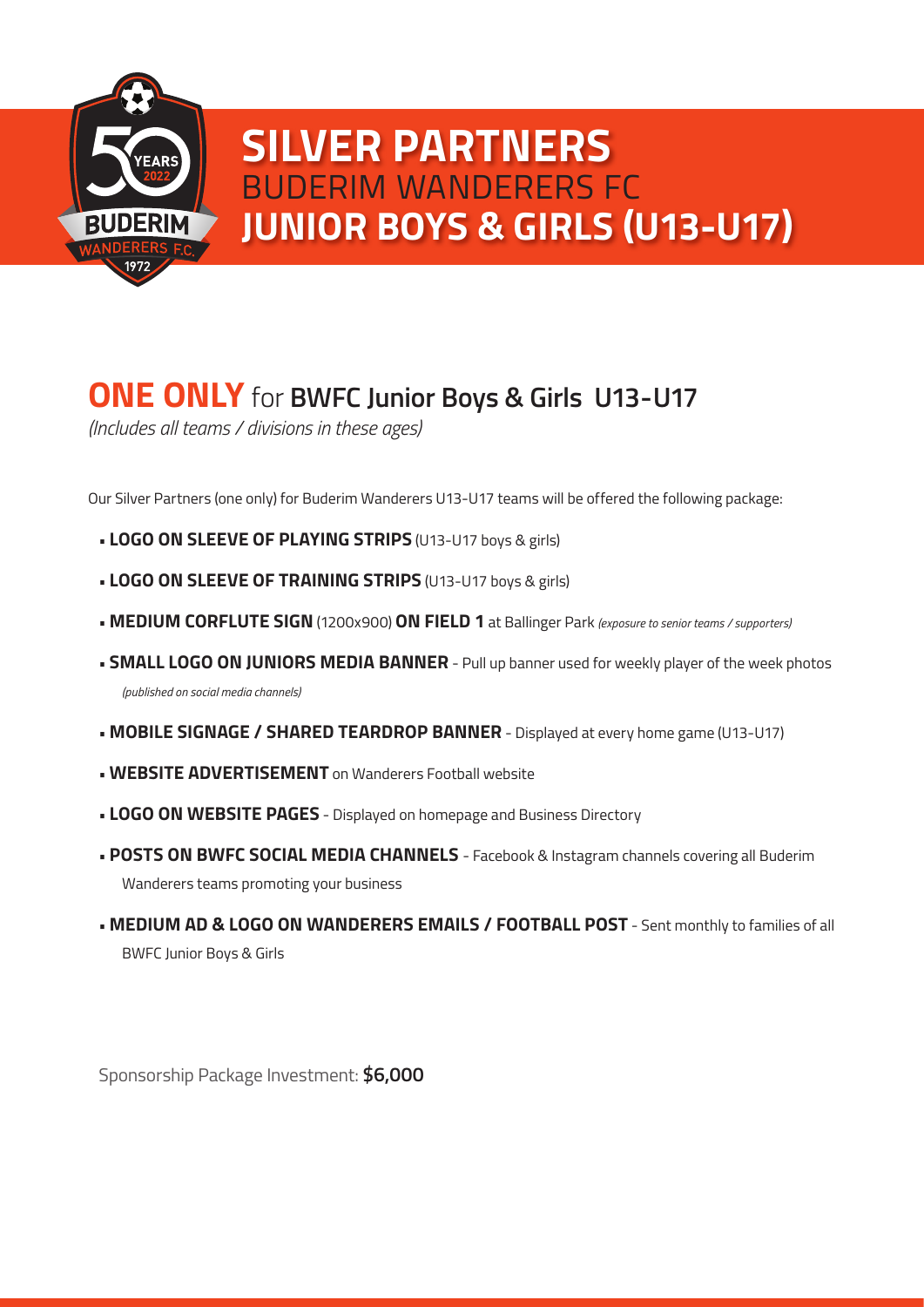

Mobile Signage / teardrop banner at EVERY home game



Monthly Email (eDM) Football Post



Media Banner Photos on social media



Medium sign at Ballinger Park



Website (logo on homepage & ad on sponsor page)



Social Media posts